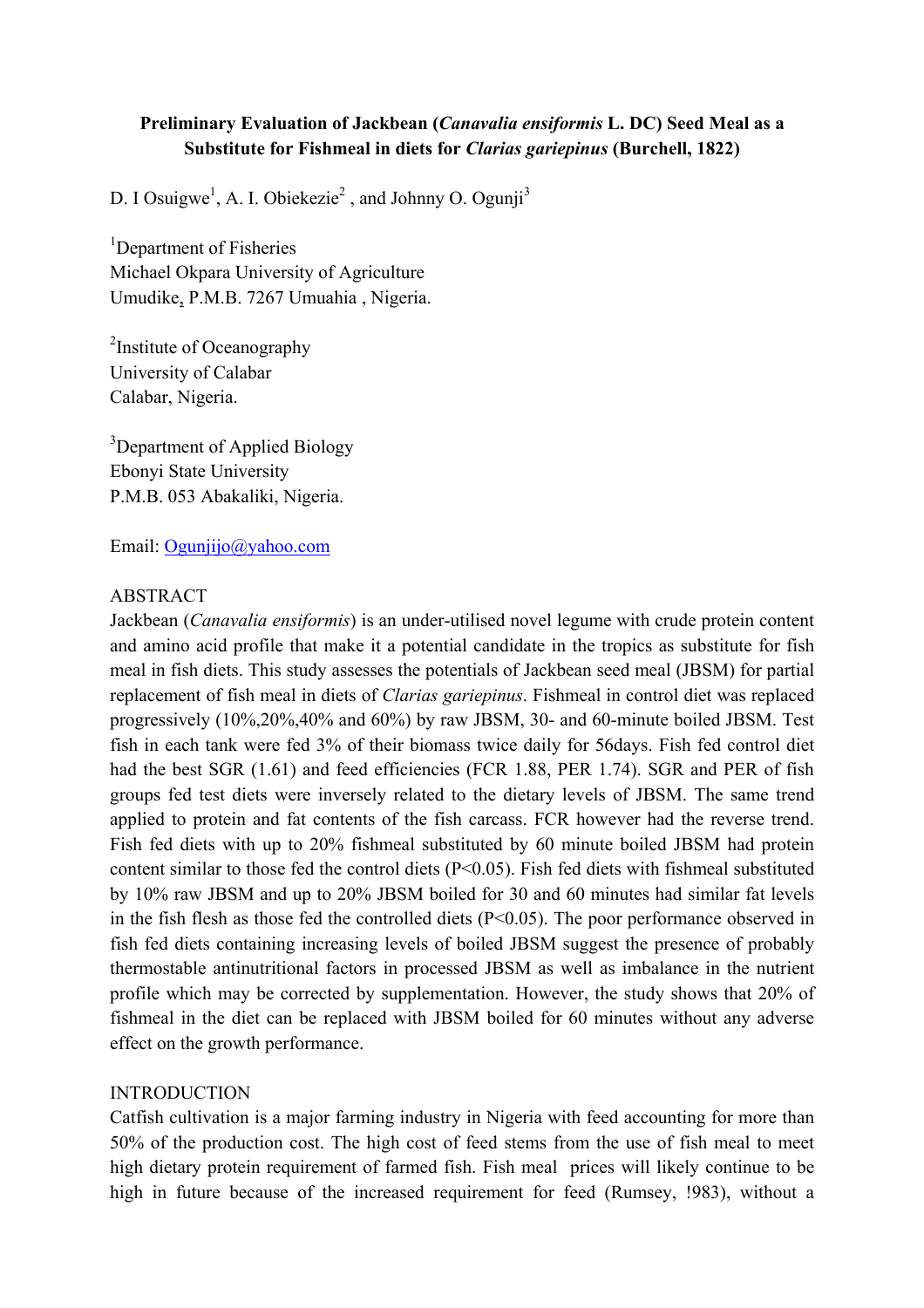corresponding increase in global fish meal production (Higgs et al., 1995) over the past several years. This situation calls for the need to develop alternatives to fish meal that are high in nutritive quality for cost effective fish feed production.

Fish nutritionists have been investigating the potentials for using plant proteins and other alternatives as partial or complete replacement of fish meal in fish diets (Ogunji and Wirth, 2001; Kissil et al., 1997) with variable results. The variability in response has been due to the ability to destroy or inactivate the numerous endogenous anti-nutritional factors within plant proteins (Kaushik, 1989). Fortunately, a proportion of the anti-nutritional factors present in plant proteins can be destroyed and inactivated by heat treatment process (Tacon and Jackson, 1985).

Many varieties of legumes because of their rich protein and mineral content and widespread distribution have been identified for use in animal feed in the tropics but only a few have been utilised (Adeparasi, 1994). Jack bean (*Canavalia ensiformis* ) is one of the neglected novel legumes. The mature seed has a high crude protein content (20-32%) that recommends it for use as a substitute for fish meal in fish feed. It is cheap, readily available and hardly consumed by man. It however has some anti-nutritional factors some of which can be reduced by processing (Udedibie et al., 1996). The effectiveness of jackbean is yet to be evaluated in diets for catfish. This preliminary study examines, the potential of using jackbean seed meal as partial replacement for fish meal in the diet of catfish.

## MATERIALS AND METHODS

Three different types of jackbean seed meal (JBSM) were obtained, by milling raw seed with hammer mill and subjecting some portions of the milled bean to boiling for 30 and 60 minutes respectively. Table 1, shows the proximate analysis of the three JBSM types (raw, 30 and 60 minute boiled) used in the study.

Thirteen isonitrogenous (30%) and isocaloric (ME, 2900kCal/kg) diets were formulated (Table 2). Diet 1 without JBSM served as control. Diets 2,3,4 and 5 had fish meal component replaced progressively by raw JBSM at 10%, 20%,40% and 60% respectively. In Diets 6,7,8 and 9 JBSM boiled for 30 minutes replaced fish meal progressively while the fish meal component in Diets 10,11,12 and 13 was replaced by JBSM boiled for 60 minutes as in diets 2,3,4 and 5 above.

Feed stuffs for the various diets were thoroughly mixed, moistened and moulded into pellets. They were oven dried at 40°C for 24 hours and stored in a freezer until used.

The thirteen test diets were assigned randomly to duplicate groups of ten fish with average weight of 1.87g. They were reared in 20 litre plastic aquaria filled with water. The aquaria were covered with netting fastened with rubber band to prevent fish loss. All fish were fed the prescribed diet by hand twice daily at 3% body weight for 56 days. Water was replaced from each aquarium every 3 days by siphoning. The water quality parameter were monitored daily and mean values were: temperature  $28.5\pm1\degree C$ ; pH 6.8 $\pm0.2$ ; DO 6.4 $\pm0.5$  mg/l. Four fish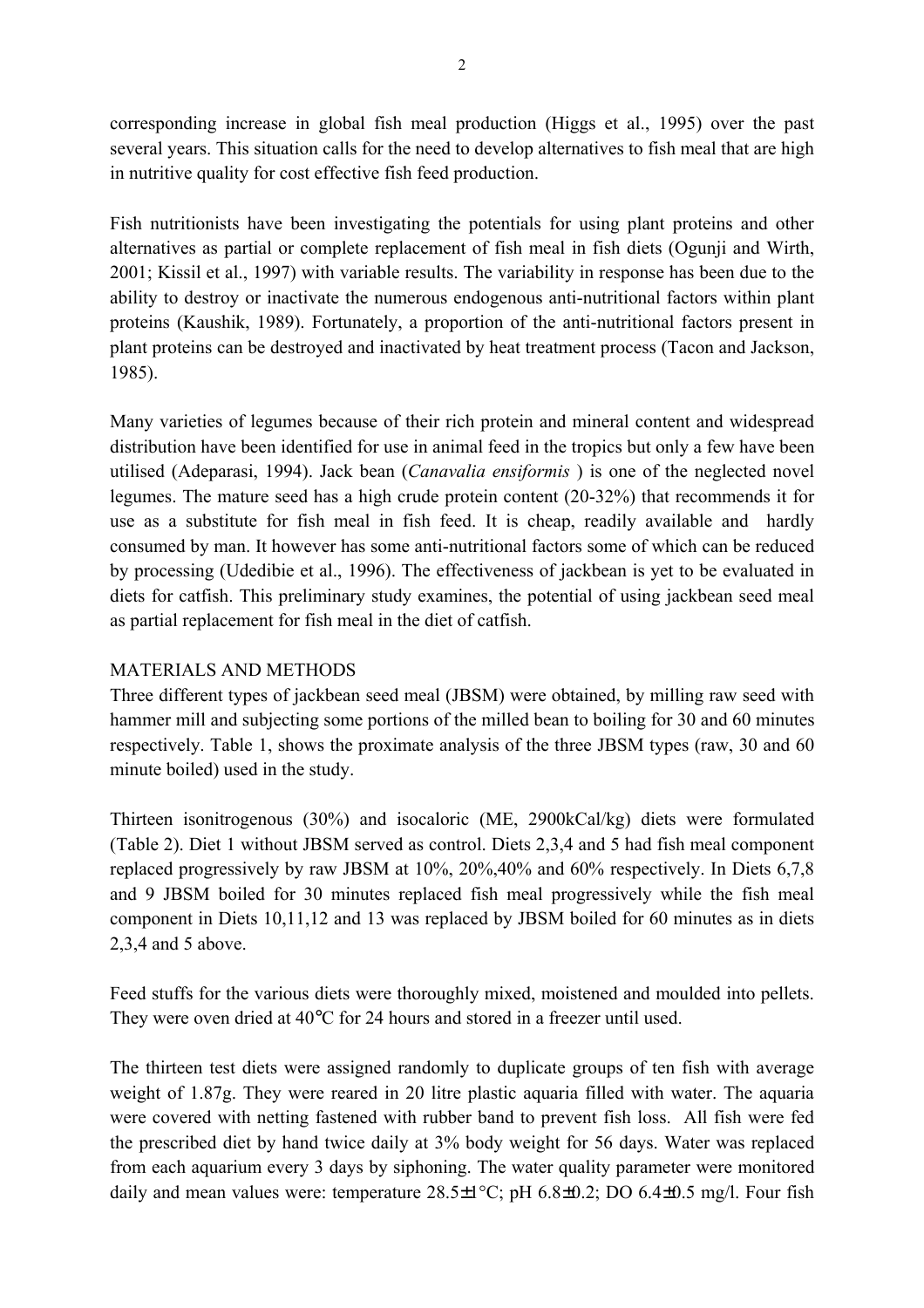from each aquarium were sacrificed at the commencement of feeding trial and two fish at the end for proximate composition analysis. Fish in each aquarium were batch weighed bi-weekly after the initial weight records until the end of the trial. From the weight records the Specific growth rate (SGR), Food conversion ratio (FCR) and protein efficiency ratio (PER)were calculated. SGR =  $lnW_2 - lnW_1/t_2-t_1$ ;  $W_1 \& W_2$  = initial and final weight of fish;  $t_1 \& t_2$ = time in days; FCR = food fed(g)/live weight gain (g); PER = Wet weight gain (g)/Amount of protein fed (g).

The data were subjected to analysis of variance  $(P<0.005)$  and the difference between means determined by Duncan multiple range test.

### RESULTS

Crude protein , fats and total ash of the boiled JBSM decreased in comparison to the values obtained for raw JBSM. Ether extract and nitrogen free extract on the other hand increased (Table 1). The influence of the different diets on growth and nutrient utilisation of *Clarias gariepinus* is shown in Table 3.

Increasing the dietary level of JBSM significantly decreased SGR, PER as well as values of protein and fat in fish  $(P<0.05)$ . The FCR however, increased (though not significantly) with increasing dietary level of JBSM (Table 3).

Processing (boiling) seemed to have improved the quality of the diets. Test diets containing JBSM boiled for 60 minutes resulted to a good performance at lower dietary inclusion. The SGR, PER and fat content of fish fed diets 10 and 11 and protein content in diet 10, did not show any difference from the values of the control (P<0.05; Table 3). Similarly, the fat content of fish fed diets 2, 6 and 7 equally had comparable values with the control diet, indicating that low level dietary inclusion of raw and 30 minute-boiled JBSM had minimal effect on the fat content of fish.

## DISSCUSSION

All but one fish group fed diets containing JBSM, irrespective of the type of processing recorded inferior growth when compared with the control. Diet 10 containing 10% of JBSM boiled for 60 minutes had SGR value of 1.71 against 1.61 of the control. The inferior growth performance experienced by the fish fed diets containing JBSM may be attributed to the presence of anti-nutritional factors (ANF) in JBSM. Substantial quantities of ANF have been reported in jack bean seed (Merck, 1989; Rosenthal 1992; Udedibie et al., 1988, Belmaar and Morris 1994, Gomes-Sotillo et al., 1993). Protease inhibitors (trypsin and chymotrypsin inhibitors) are known to decrease the growth performance of animals (Liener 1994) and many fish are known to be sensitive to trypsin inhibitors (Shu, 1992). Significant growth reduction have been observed when fish were fed diets with low levels of tannic acid (Becker and Makkar 1999). Similarly, Muckhopadhyay and Roy (1996) reported that incorporating Sal (*Shorea robusta*) seed meal containing high amounts of phenolics into the diets of Indian major carp fingerlings reduced growth. Siddhuraju and Becker (2001) also reported that saponins in legumes are considered toxic or growth retardants to fish.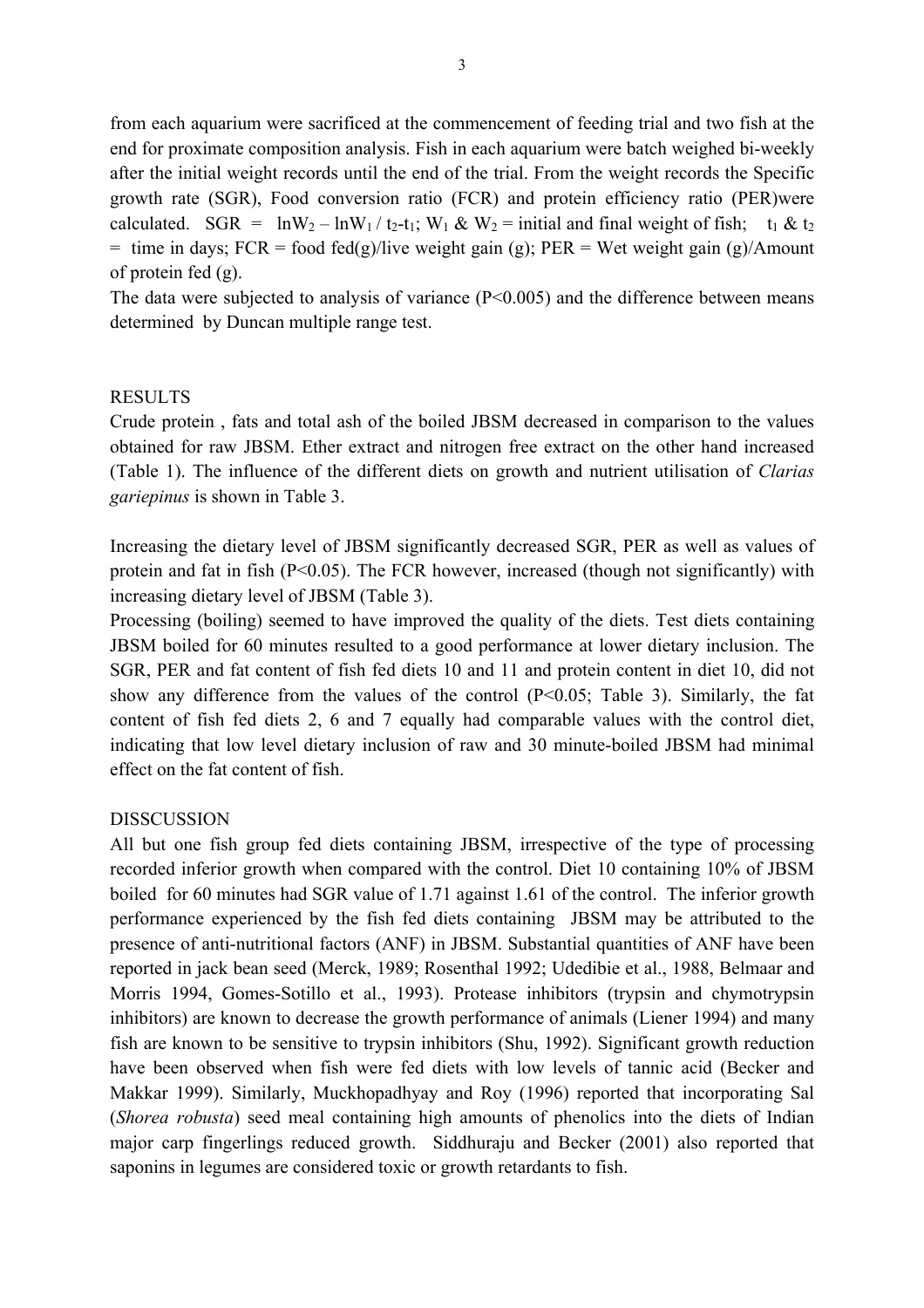The values for PER showed the same pattern as SGR (Table 3). This indicates that increasing dietary level of JBSM markedly reduced the performance of *Clarias gariapinu*s. Diets with the highest dietary raw JBSM had the poorest PER (0.89; Table 3). Olvera et al., (1988) observed the same trend for tilapia fed sesbania seed meal. De La Higuera et al., (1988) reported that saponins in lupin seed meal adversely affected dietary protein utilisation when fed rainbow trout. This negative effect was somehow moderated by processing. The fish fed diet containing 10% JBSM boiled for 60% (diet 10) had better PER (1.92) than the control diet (1.74). Fish fed up to 40% JBSM boiled for 60 minutes (diet 12) had comparable PER (1.51) to the control diet.

The diets containing higher levels of JBSM produced significantly lower levels of protein and fat in the fish. This agrees with the findings of Dabrowski et al., (1981) for carp with rapeseed meal. Hossain and Jauncey (1989) noted same pattern for common carp fed diets containing mustard oil cake, linseed and sesame meals. In this study, the lipid content of test fish decreased when the dietary raw JBSM is above 10% and dietary boiled JBSM is more than 20%. It is possible that the ANF present in JBSM only causes pronounced effect on *Clarias gariepinus* at higher levels of inclusion.

The relatively better performance of the control diet over diets containing JBSM indicates that the level of boiling employed did not eliminate totally the presence of ANF which exert negative effects on growth and nutrient utilisation. However, the result from this work showed that boiling and particularly for 60 minutes significantly improved the performance of *Clarias gariepinus* fed such diets at low inclusion level. This may be due to the enhancement of the protein digestibility. Bressani et al., (1987) reported the a digestibility of 47.9% for raw JBSM but the values appreciated to 76.4% and 78.7% respectively when cooked or roasted.

 The poor growth and food utilization in the fish fed higher levels of JBSM may be due to the adverse effect of heat treatment (boiling) on some essential amino acids contained in the legumes. Bressani et al., (1987) observed that pressure cooking and roasting reduced lysine and methionine level in *Canavalia ensiformis*. Ogunji and Wirth, (2001) reported a decrease of some amino acids in cracked soybean seed after heat treatment. Lysine, leucine and arginine among other amino acids were said to be lost in the range of 11.45%, 12.98%, and 9.96% (dry matter) respectively. Voila et al., (1983) also observed that soybean meals heated at 105°C and 17% moisture for 60 and 120 minutes respectively lost about 10% lysine. On the other hand, the fact that the analysed protein content of legumes are lower than the real values due to the presence of non protein amino acids might have contributed to the observed poor performance of the experimental fish. It has been reported that *Canavalia ensiformis* is deficient in sulphur-containing amino acids (Bressani et al., 1987). This may also have contributed to the relatively poor performance by the test fish.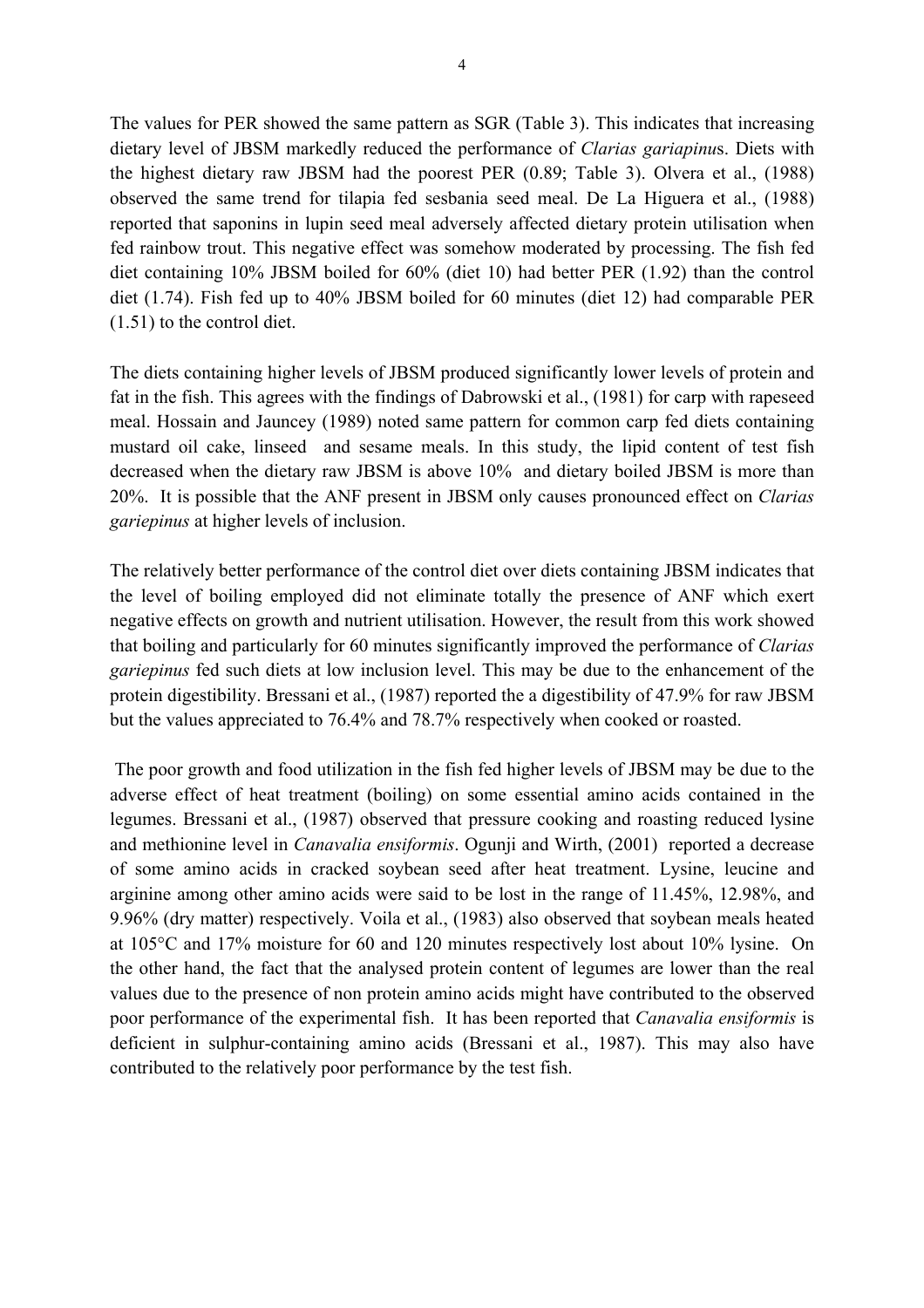#### **REFERENCES**

Adeparasi, F. D., 1994. Evaluation of nutritive potentialof cooked pigeon pea (*Cajanus cajan*) meal as aplant protein source for *Clarias gariepinus* fingerlings. Journal of Agric. Technology, 2(1):48 - 57.

Becker, K. and Makka H. P. S., 1999. Effects of dietary tannic acid and quebracho tannin on growth performance and metabolic rates of common carp (*Cyprinus carpio* L.). Aquaculture, 175: 327 - 335.

Belmar, R. and Morris T. R., 1994. Effects of raw and treated jackbeans (*Canavalia ensiformis*) and canavanine on the short-term feed intake of chick and pigs. Journal of Agric Science, Cambridge, 123: 407 - 414.

Bressani, R., Brenes, R. G., Garcia, A, and Elias, L. G. 1987. Chemical composition, Amino acid content and Protein Quality of *Canavalia* spp. Seeds. J. Sci. Food Agric. 40: 17 - 23.

Dabrowski, K., Dabrowski, H. and Kolzlowska, H., 1981. Rapeseed meal in the diet of common carp reared in heated waters. II. Biochemical parameters as indices of dietary protein value. Z. Tierphsiol. Tierernaehr. Futtermittelkd., 45: 66 - 76.

De La Higuera M., Garcia-Gallege M., Sanz A., Cardenette G., Saurez M. D. and Mayono F. J., 1988. Evaluation of lupin seed meal in feeding of rainbow trout (*Salmon giardneri*) Aquaculture, 71: 37 - 50.

Gomez-Sotilo, A., Carmona A. and Seidi S. (1993). Fractionalisation of *Canavalia ensiformis* proteins. Distribution of the proteic anti-nutritional factors. In Recent Advances of Research in Anti-nutritional Factors in legume seeds: Proceedings of the Second International Workshop on Anti-nutritional Factors ANFs in Legume Seeds (Van der Poel, AFB and Saini H. S. Eds.) EAAP publication No 70 Wageningen, The Netherlands, pp. 235 - 239.

Higgs, D. A., Dosnjh B. S., Pendergast A. F., Bams R. M., Hardy R. W., Reiley, W. and Deacon, G., 1995. Use of rapeseed/canola protein products in finfish diets, pp 130 - 156. In C. E. Lim and D. J. Sessa (eds). Nutrition and utilisation technology in Agriculture. AOCS Press Champaign Illinois

Hossian, M. A. and Jauncey K., 1989. Studies on the protein, energy and amino acid digestibility of fish meal mustard oil cake, linseed and sesame meal for common carp (*Cyprinus carpio*) Aquaculture, 133: 257 - 274.

Kaushik, S. K., 1989. Alternative protein sources in the diets for carnivorous fishes. In R. Flos, L. Tort and P. Torres (Eds). Mediterranean Aqaculture. Ellis Horwood, London pp. 125- 138.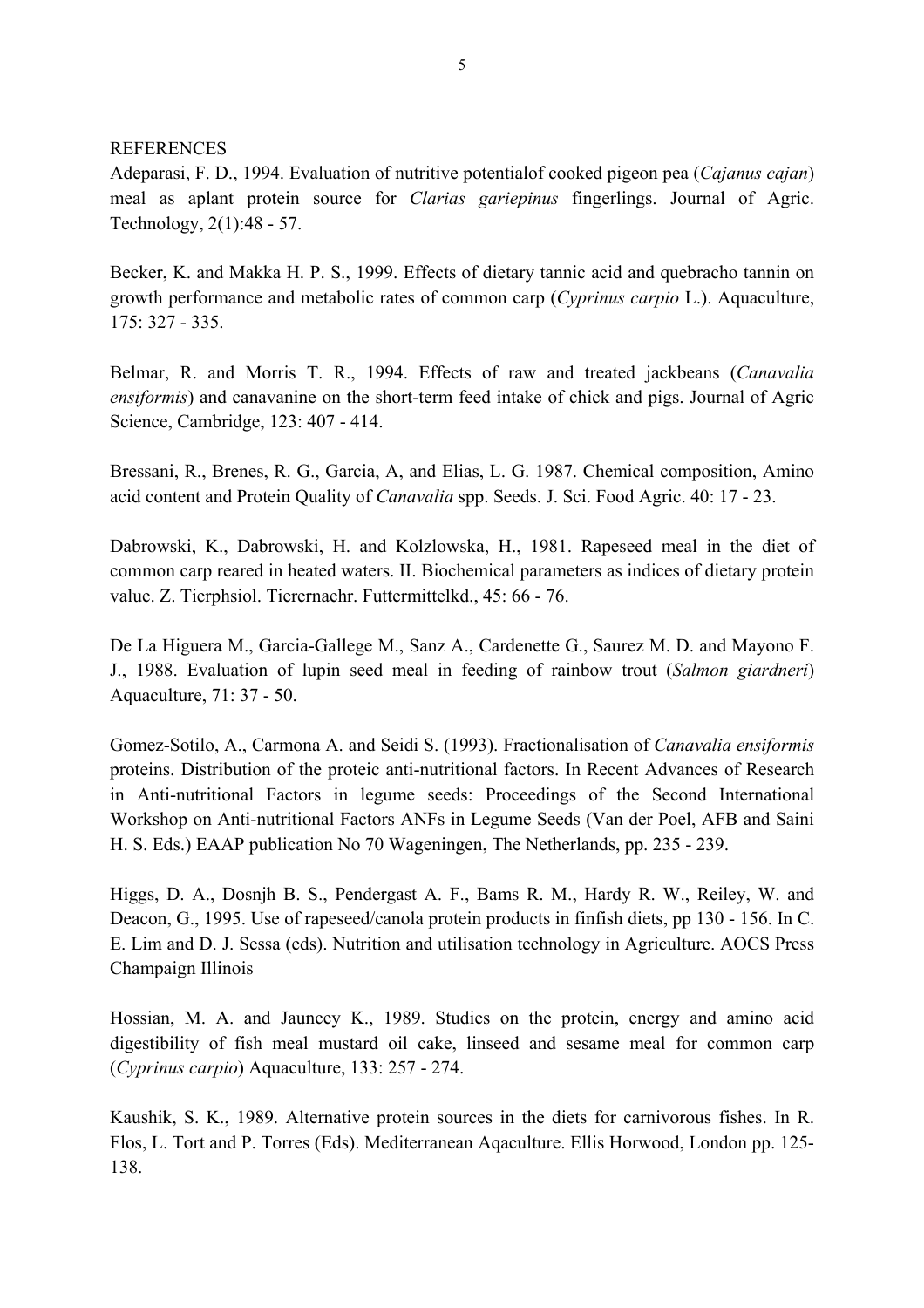Kissil, G. W., Lupatsch, I., Higgs D. A. and Hardy R. W., 1997. Preliminary evaluation of rapeseed protein concentrate as an alternative to fish meal in diets for giltherd seabream (*Sparus aurata*) Bamidgeh, 49: (3): 135 - 143.

Liener, I. E. 1994a. Implecations of antinutritional components in soybean foods. Crit. Rev. Food Sci. Nutri. 34: 31 - 67.

 Liener, I. E. 1994b. Anti-nutritional factors related to proteins and amino acids. In: Hui Y. H., Gorham, J. R., Murell, K. D., and Cliver, D. O. S. (eds). Food borne Diseases Handbook Vol. 3 Mercel Dekker, New York pp. 261 - 309.

MERCK 1989. An encyclopaedia of chemicals, drugs and biologicals (Budevari, S., O'Neal M. J., Smith A. and Heckelman, P. E. (Eds.). Merck and Co., Rahway, N. J. USA p 26.

Mukhopadhyay, N. and Roy A. K. 1996. The potential of de-oiled sal (*Shorea robusta*) seed meal as a feed stuff in pelleted feed for Indian major carp, rohu *Labeo rohita* (Hamilton) fingerlings. Aquaculture Nutr., 2: 221 - 227.

Ogunji, J. O. and Wirth, M. 2001. Alternative protein sources as substitutes for fish meal in the diet of young Tilapia *Oreochromis niloticus (Linn.)* Isreali Journal of Aquaculture - Bamidgeh 53(1), 34 - 43.

Olvera, N. M. A., Martinez, P. C. Galvan, C. R. and Chavez, S. C. 1988. The use of the leguminous seed Sesbania grandiflora as a partial replacement for fish meal in diets for tilapia (*Oreochromis mossambiicus*).Aquaculture, 71: 51 - 50**.**

Rosenthal, G. A. Non-Protein amino acids in the life processes of higher plants. In B. K. Singh (Ed.) Biosynthesis and molecular regulation of amino acids in plants. Rockville, M. D. American Soc. of plant Physiologists., pp. 249 - 261

Rumsey, G. L., 1993. Fish meal and alternative sources of protein in fish feeds. Update 1993. Fisheries, 18(7): 14 - 19.

Siddhuraju, P. and Becker, K., 2001. Preliminary nutritional evaluation of Mucuna seed meal (*Mucuna pruriens var. utilis*) in common carp (*Cyprinus carpio* L.): an assessment by growth performance and feed utilisation. Aquaculture, 196: 105 - 123.

Shu, S. W. 1992. Effect of trypsin inhibitor on the growth of Nile tilapia. Acta Hydro. Sinica 16: 18 - 23.

Tacon, A.G. and A.J. Jackson, 1985. Utilisation of conventional and unconventional protein sources in practical fish feeds. In Cowey C.B, Mackie A.M., Bell J.G. (ed.) Academic Press, London, pp. 119 –145.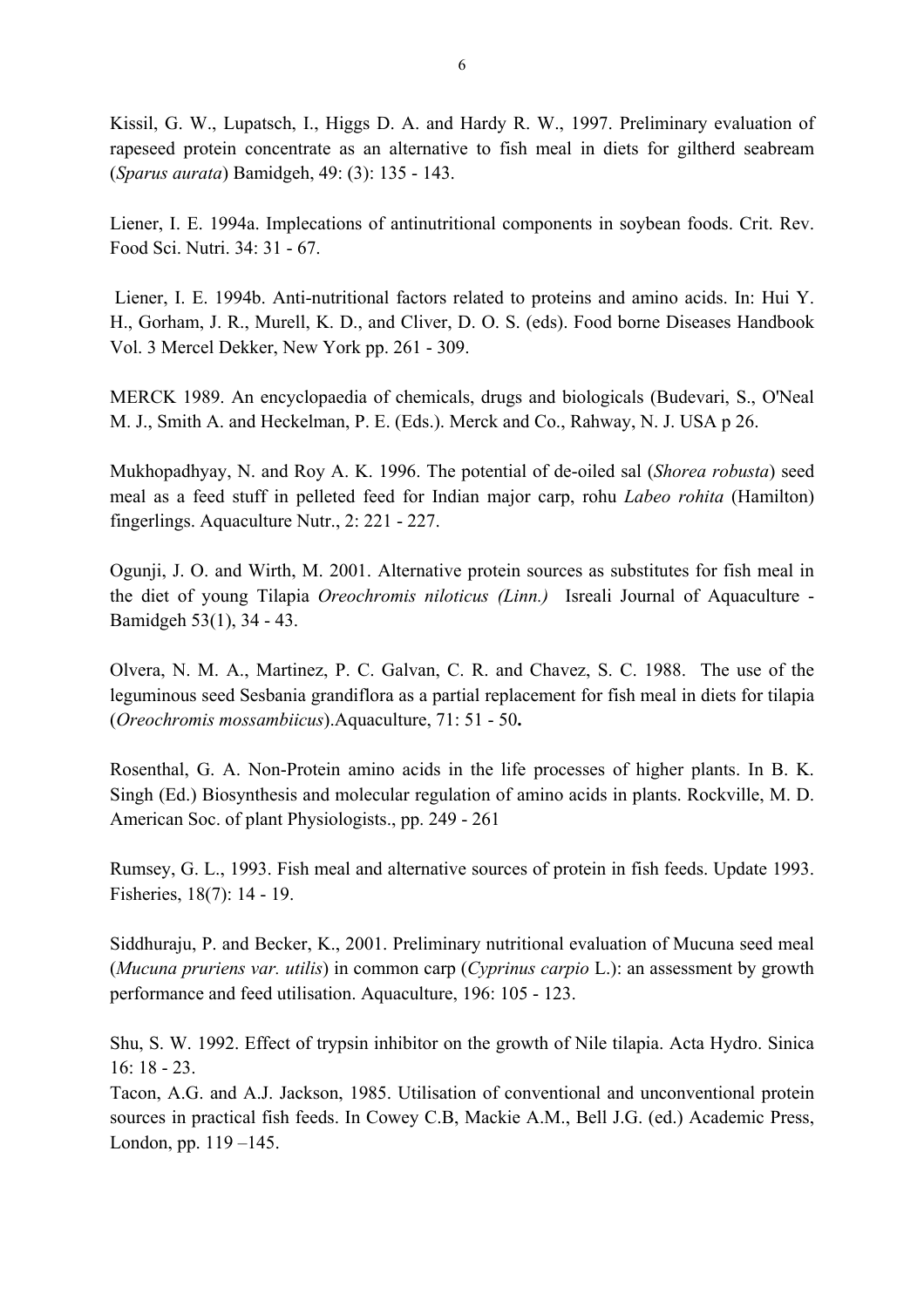Udedibie, A. B. I., Nwaiwu J., Madubuike, F. N., Nkwocha, C. O. and Imo, I. O. 1988. Jack bean (*Canivalia enciformis*) poison turned to good protein feed. Publication of Federal University of Technology Owerri, Nigeria.

Udedibie, A. B. I., Esonu, B. O., Iwuoha, M. C. and Unachukwu, C. N., 1996. Two-staged cooking as a method for improving the nutritive value of jackbean (*Canivalia enciformis*) for broiler chicks. Nig. Journ. Anim. Prod. 24:

Viola, S., Mokady, S. and Y. Arieli, 1983. Effects of soybean processing methods on the growth of carp (*Cyprinus carpio*). Aquaculture, 32: 27 – 38.

|                          | Raw    | Boiled (30 minutes) | Boiled (60 minutes) |  |  |
|--------------------------|--------|---------------------|---------------------|--|--|
| Protein $(N X 6.25)$     | 282.5  | 254.3               | 254.0               |  |  |
| <b>Ether Extract</b>     | 29.0   | 28.2                | 28.0                |  |  |
| Crude Fibre              | 67.3   | 62.0                | 62.1                |  |  |
| Ash                      | 34.4   | 29.4                | 29.2                |  |  |
| NFE <sup>1</sup>         | 586.8  | 626.1               | 626.7               |  |  |
| $P(total)^{2}$           | 6.2    |                     |                     |  |  |
| Ca <sup>3</sup>          | 0.9    |                     |                     |  |  |
| Mg <sup>4</sup>          | 0.8    |                     | -                   |  |  |
| Gross energy (Kcal/100g) | 459.32 |                     | -                   |  |  |

**Table 1: Chemical composition of Jack bean (g/kg DM)** 

<sup>1</sup>NFE =Nitrogen Free Extract; <sup>2</sup>P=Phosphorous; <sup>3</sup>Mg=Magnesium; <sup>4</sup>Ca=Calcium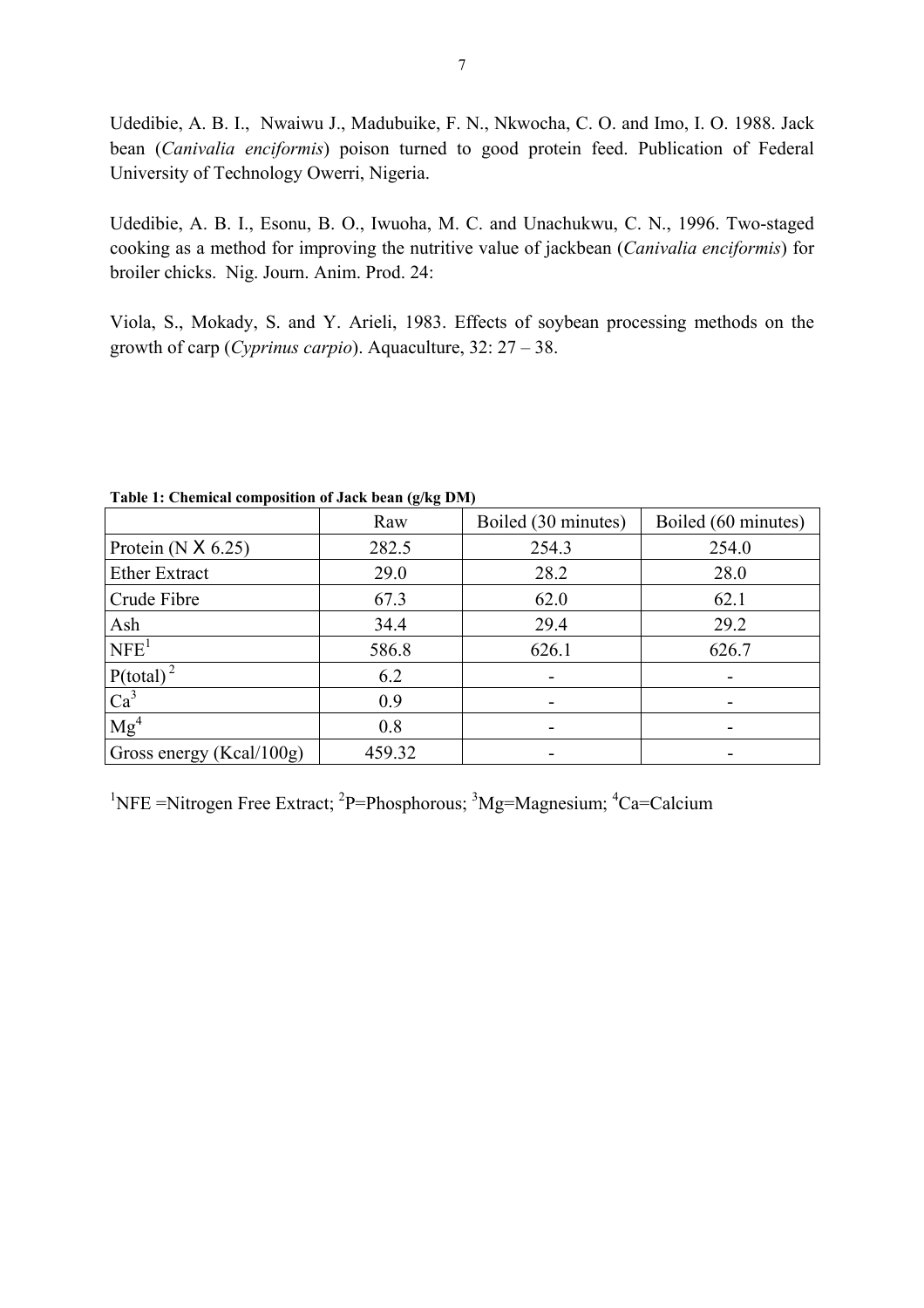|                   | Diet No/ fish meal substitution by Jack bean <sup>2</sup> |        |         |         |         |          |         |        |         |         |         |        |         |
|-------------------|-----------------------------------------------------------|--------|---------|---------|---------|----------|---------|--------|---------|---------|---------|--------|---------|
|                   |                                                           |        |         |         |         | 6        |         | 8      | 9       | 10      |         | 12     | 13      |
|                   | Control                                                   | 10%    | 20%     | 40%     | 60%     | $10\%$   | 20%     | 40%    | 60%     | 10%     | 20%     | 40%    | 60%     |
| Fish meal         | 22.0                                                      | 19.80  | 17.6    | 13.20   | 8.80    | 19.80    | 17.60   | 13.20  | 8.80    | 19.80   | 17.60   | 13.20  | 8.80    |
| JBSM <sup>1</sup> | 0.00                                                      | 4.36   | 8.72    | 17.44   | 26.17   | 4.93     | 9.86    | 19.71  | 29.57   | 4.93    | 9.86    | 19.71  | 29.57   |
| G.Nut Meal        | 20.0                                                      | 20.0   | 20.0    | 20.0    | 20.0    | 20.0     | 20.0    | 20.0   | 20.0    | 20.0    | 20.0    | 20.0   | 20.0    |
| SoyBean M.        | 15.0                                                      | 15.0   | 15.0    | 15.0    | 15.0    | 15.0     | 15.0    | 15.0   | 15.0    | 15.0    | 15.0    | 15.0   | 15.0    |
| Maize             | 35.0                                                      | 32.84  | 30.68   | 26.36   | 22.03   | 32.27    | 29.54   | 24.09  | 17.63   | 32.27   | 29.54   | 24.09  | 17.63   |
| Wheat bran        | 5.0                                                       | 5.0    | 5.0     | 5.0     | 5.0     | 5.0      | 5.0     | 5.0    | 5.0     | 5.0     | 5.0     | 5.0    | 5.0     |
| Palm oil          | 1.50                                                      | 1.50   | .50     | 1.50    | .50     | 1.50     | 1.50    | 1.50   | .50     | 1.50    | 1.50    | .50    | 1.50    |
| Bone              | $\overline{0}$ .                                          | 1.0    | 1.0     | 1.0     | 1.0     | 1.0      | 1.0     | 1.0    | 1.0     | 1.0     | 1.0     | 1.0    | 1.0     |
| Salt              | 0.25                                                      | 0.25   | 0.25    | 0.25    | 0.25    | 0.25     | 0.25    | 0.25   | 0.25    | 0.25    | 0.25    | 0.25   | 0.25    |
| $Premix^3$        | 0.25                                                      | 0.25   | 0.25    | 0.25    | 0.25    | 0.25     | 0.25    | 0.25   | 0.25    | 0.25    | 0.25    | 0.25   | 0.25    |
| $%$ CP            | 30.27                                                     | 30.15  | 29.50   | 29.50   | 29.07   | 30.10    | 29.83   | 29.28  | 28.63   | 30.10   | 29.83   | 29.28  | 28.63   |
| $ME(Kcal/kg)^2$   | 2986.0                                                    | 2975.1 | 2964.23 | 2942.62 | 2920.05 | 29.73.66 | 2961.30 | 2936.5 | 2967.47 | 2973.66 | 2961.30 | 2936.5 | 2967.47 |

**Table 2: Composition of the experimental diets** 

<sup>1</sup>Jackbean seed meal; <sup>2</sup>diet 2-5 = raw jackbean meal; diet 6-9 = 30 min. boiled; diet 10-13 = 60 min boiled jackbean meal

<sup>3</sup>Vitamin and Mineral mix Vitamin A 800 IU; Vitamin D3 2000 IU; Vitamin E 51 u; Vitamin K 2 mg; Riboflavin 4.20 mg; Vitamin B12 0.01 mg; Nicotinic acid 20 mg; Biotin 544.65 µg; Folic acid 0.05 mg; Pantothenic acid 5 mg; Choline 300mg; Iodine 1 mg; Iron 20 mg; Copper 10 mg, Zinc 50 mg Cobalt 1.25 mg. <sup>4</sup>ME calculated.